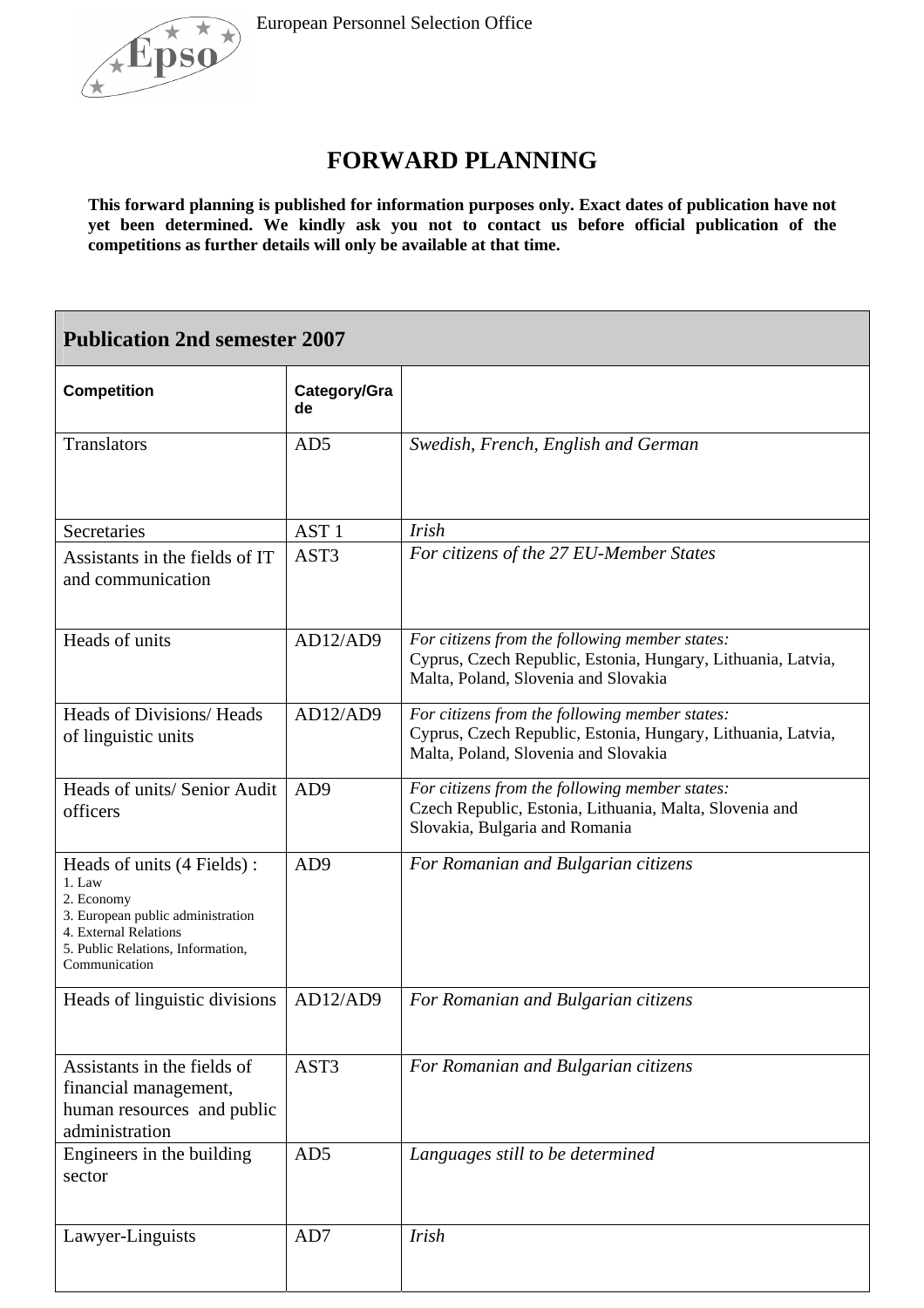| <b>Administrators European</b><br>Anti-Fraud Office (OLAF)                                                                                                                        | $AD$ -level<br>still to be<br>determined      | For citizens of the 27 EU-Member States                                                                                                                |  |  |
|-----------------------------------------------------------------------------------------------------------------------------------------------------------------------------------|-----------------------------------------------|--------------------------------------------------------------------------------------------------------------------------------------------------------|--|--|
| <b>Assistants European</b><br>Anti-Fraud Office (OLAF)                                                                                                                            | <b>AST</b> level<br>still to be<br>determined | For citizens of the 27 EU-Member States                                                                                                                |  |  |
| <b>Doctors and Nurses</b>                                                                                                                                                         | AD 9/AST3                                     | For citizens of the 27 EU-Member States                                                                                                                |  |  |
| Assistants in the fields of<br>financial management,<br>project and contract<br>management, legal affairs,<br>audit, economics, human<br>resources, statistics,<br>administration | AST3                                          | For citizens of the 27 EU-Member States                                                                                                                |  |  |
| Assistants nuclear<br>inspectors                                                                                                                                                  | AST3                                          | For citizens of the 27 EU-Member States                                                                                                                |  |  |
| Administrators nuclear<br>inspectors                                                                                                                                              | $AD - grade$<br>still to be<br>determined     | For citizens from the following member states:<br>Cyprus, Czech Republic, Estonia, Hungary, Lithuania, Latvia,<br>Malta, Poland, Slovenia and Slovakia |  |  |
| Lawyer-Linguists                                                                                                                                                                  | AD7                                           | 6 languages (still to be determined)                                                                                                                   |  |  |
| Interpreters                                                                                                                                                                      | AD5                                           | 3 languages (still to be determined)                                                                                                                   |  |  |
| <b>Translators</b>                                                                                                                                                                | AD5                                           | 3 languages (still to be determined)                                                                                                                   |  |  |
| Administrators in the field<br>of intellectual property for<br>Office for Harmonisation in<br>the Internal Market (Trade<br>Marks and Designs) (OHIM<br>- Alicante)               | $AD - grade$<br>still to be<br>determined     |                                                                                                                                                        |  |  |
| Assistants in the field of<br>intellectual property for the<br>Office for Harmonisation in<br>the Internal Market (Trade<br>Marks and Designs) (OHIM<br>- Alicante)               | AST3                                          |                                                                                                                                                        |  |  |
| <b>Assistants Security agents</b>                                                                                                                                                 | AST1                                          | For citizens of the 27 EU-Member States                                                                                                                |  |  |
| <b>Auditors</b>                                                                                                                                                                   | AD5                                           | For citizens of the 27 EU-Member States                                                                                                                |  |  |
| <b>Publication 1st semester 2008</b>                                                                                                                                              |                                               |                                                                                                                                                        |  |  |
| Administrators                                                                                                                                                                    | AD <sub>5</sub>                               | For Romanian and Bulgarian citizens                                                                                                                    |  |  |
| <b>Assistants</b>                                                                                                                                                                 | AST3                                          | For Romanian and Bulgarian citizens                                                                                                                    |  |  |